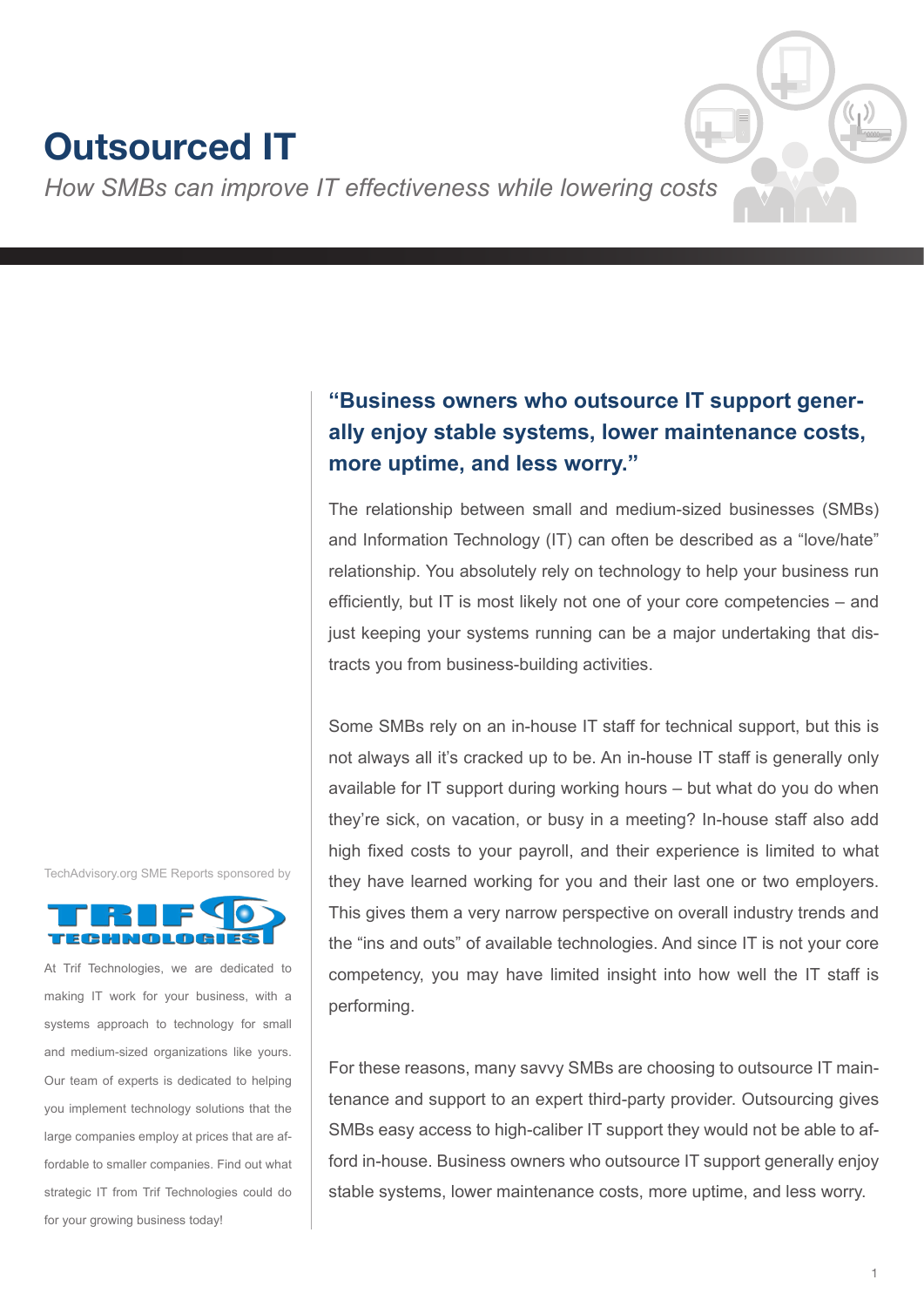# **The strategic advantages of outsourcing vs. full-time staff**

In a very small business, it's pretty obvious that hiring a full-time IT person, let alone a full staff, is not a viable option. But hiring full time IT resources may not be the ideal choice for larger businesses either. To illustrate this point, let's take a look at the costs and benefits of hiring one full-time IT staffer compared to contracting with an outsourced IT provider.

| <b>IT Support Option</b>      | <b>Full time IT staff member</b>                                                                                                                                                                                                                                                                                                                                                                                                                                                                     | <b>Outsourced IT Provider</b>                                                                                                                                                                                                                                                                                                                                                                                                                                                                                                                                         |
|-------------------------------|------------------------------------------------------------------------------------------------------------------------------------------------------------------------------------------------------------------------------------------------------------------------------------------------------------------------------------------------------------------------------------------------------------------------------------------------------------------------------------------------------|-----------------------------------------------------------------------------------------------------------------------------------------------------------------------------------------------------------------------------------------------------------------------------------------------------------------------------------------------------------------------------------------------------------------------------------------------------------------------------------------------------------------------------------------------------------------------|
| <b>Approximate Cost</b>       | \$5000/month<br>Salary + benefits                                                                                                                                                                                                                                                                                                                                                                                                                                                                    | \$5000/month<br>Managed services contract                                                                                                                                                                                                                                                                                                                                                                                                                                                                                                                             |
| <b>Available Resources</b>    | 1 person                                                                                                                                                                                                                                                                                                                                                                                                                                                                                             | A team of experts with various<br>backgrounds and experience                                                                                                                                                                                                                                                                                                                                                                                                                                                                                                          |
| <b>Scalability Options</b>    | None                                                                                                                                                                                                                                                                                                                                                                                                                                                                                                 | Excellent                                                                                                                                                                                                                                                                                                                                                                                                                                                                                                                                                             |
| <b>Technical Capabilities</b> | Strong:<br>• PC support<br>■ Network and server<br>administration<br>• Patches and upgrades<br>Some experience:<br>Data backup<br>■ Business continuity planning<br><b>Security protocols</b><br>Product selection and<br>procurement<br>Project management<br>Licensing<br>Limited experience:<br>Infrastructure design and<br>implementation<br>■ Network design and<br>implementation<br>■ Telephony and VoIP<br>Industry trends and best<br>practices<br>Strategic business use<br>of technology | Strong:<br>■ PC support<br>■ Network and server<br>administration<br>• Patches and upgrades<br>Data backup<br><b>Business continuity planning</b><br>■ Security protocols<br>• Product selection and<br>procurement<br>Project management<br>Licensing<br>Infrastructure design and<br>implementation<br>Network design and imple<br>mentation<br>■ Telephony and VoIP<br>■ Strategic business use of<br>technology<br>Industry trends and best<br>practices<br><b>PLUS</b><br>• 24/7 system monitoring<br>and support<br>• remote, overnight<br>patches and upgrades |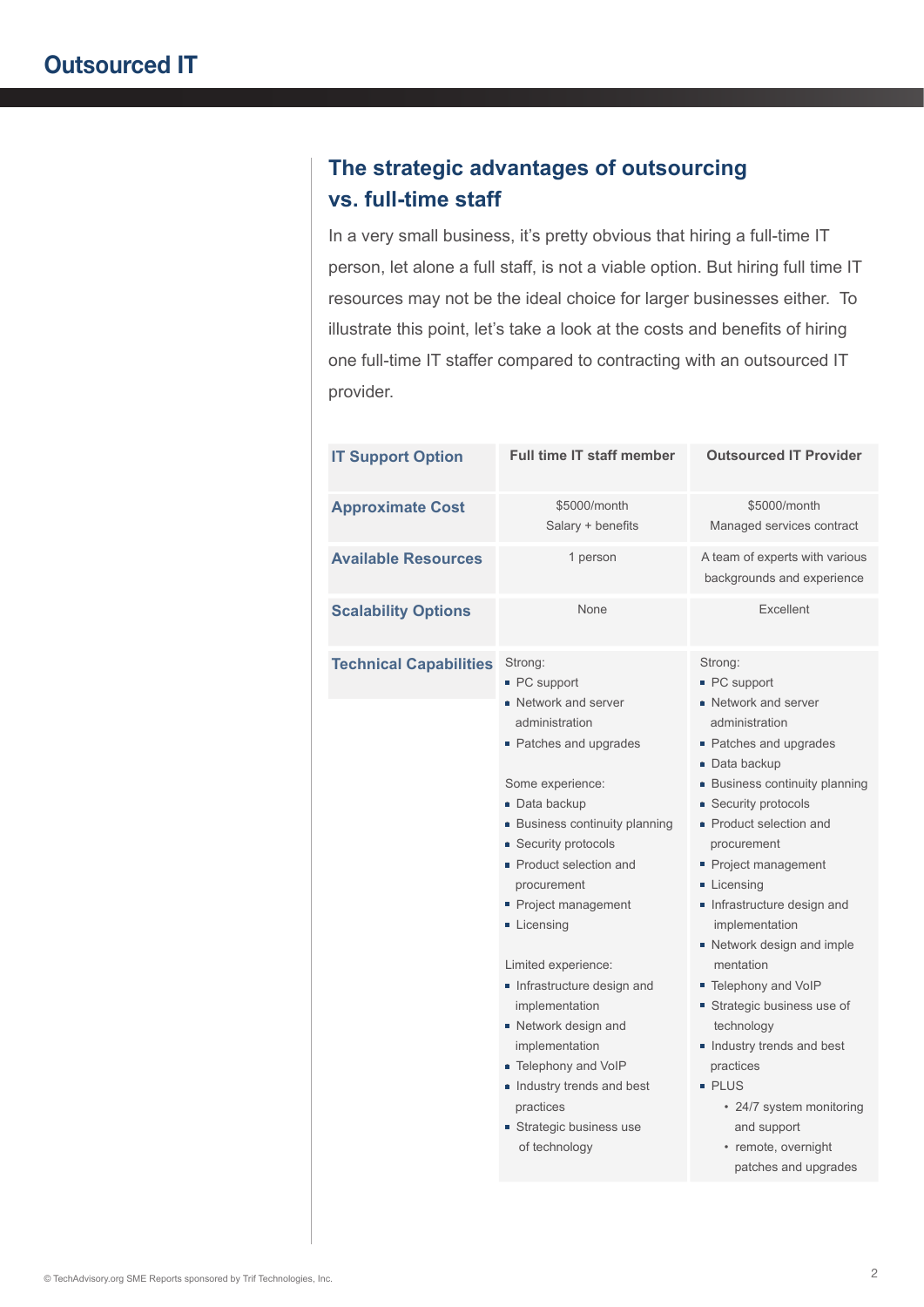| 40 hours a week, usually<br>■ 24 / 7 / 365 service<br><b>Availability</b><br>only during normal business<br>Fixed fee, no overtime<br>hours. Unavailable during<br>sick / personal days,<br>holidays, and vacations.<br>■ Overtime is extra | <b>IT Support Option</b> | <b>Full time IT staff member</b> | <b>Outsourced IT Provider</b> |
|---------------------------------------------------------------------------------------------------------------------------------------------------------------------------------------------------------------------------------------------|--------------------------|----------------------------------|-------------------------------|
|                                                                                                                                                                                                                                             |                          |                                  |                               |

As you can see, outsourced services generally cost less than maintaining an in-house IT staff – and the technical expertise, availability, and scalability is far superior.

### **Consider a hybrid solution**

Even if you have an in-house IT solution that works for you, you might benefit from adding an outsourced solution to supplement your existing support. The advantages of a hybrid scenario include:

- adding a new level of expertise and experience
- economically extending service hours
- covering staff shortages
- handling special projects
- freeing up your in-house team to focus on tasks more essential to core operations.

## **Finding an IT company that fits your needs**

Once you've made the decision to outsource, it's time to select a provider – and you will have plenty of options. New IT providers crop up at a dizzying pace, but they're certainly not all equal – or even competent. Anyone who has a history of troubleshooting their friends' computer woes can start up an IT support company, but that doesn't mean they have the breadth of knowledge and experience you need to effectively manage your entire IT environment.

So how can you find an IT company that is right for you and your business? Before signing any contracts, make sure you grill potential providers on these two critical points:

"...A business-savvy provider who gets to know your business is much more likely to point out technologies that can provide you with cost savings and enhanced efficiency.<sup>"</sup>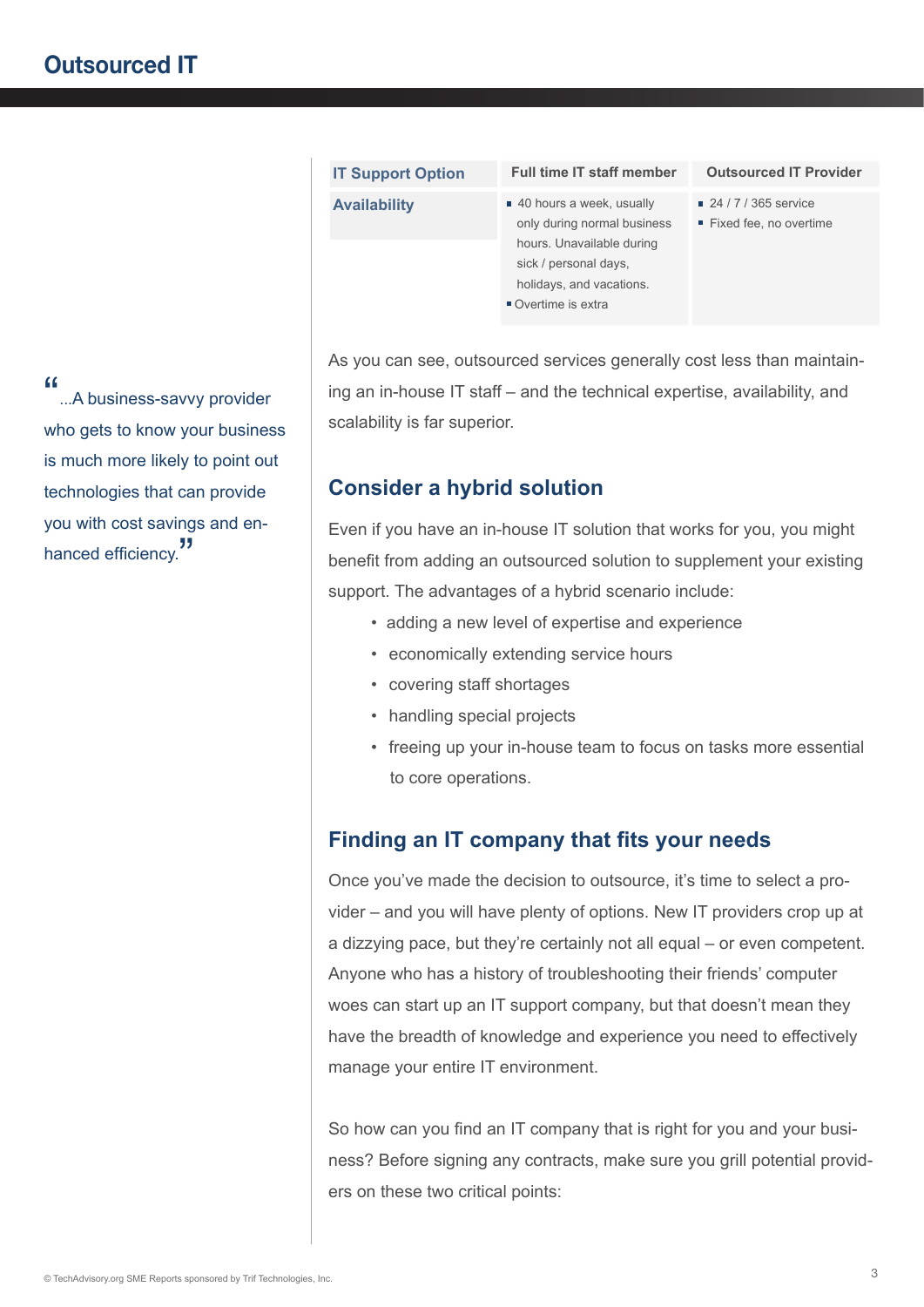- **1. Find out how they view technology in relation to your business.** The most common shortcoming for an outsourced IT provider is not technical expertise – it's business acumen. Ask potential providers how they will manage or recommend technology in light of your specific business goals, and what strategic approach they take to technology as a business tool. Ask for specific examples of how they have merged the two in the past. A business-savvy provider who gets to know your business is much more likely to point out technologies that can provide you with cost savings and enhanced efficiency.
- **2. Explore their communication and management philosophies.** Do they have a set communication process? Are they prepared to adjust services and projects in light of feedback from your team? Will they proactively manage their relationship with you, conducting periodic reviews of your technology and recommending improvements and upgrades? Or are they going to sit back and wait for you to come to them?

A truly effective IT Company will do more than just fix what's broken. You want a service that understands your business and goals and will proactively help you reach them. Investigating these two areas carefully will help you select a provider who will be an asset to your business for many years.

#### **Happily ever after**

Outsourcing IT support can be a win/win for many SMBs. If the relationship is entered into carefully, an outsourced provider can offer far superior technical expertise and 24/7 availability at approximately the same cost as (or even less than) full-time resources – without the overhead, HR paperwork, sick days, or overtime. The right provider will show you ways to use technology to lower costs and increase productivity for greater payback on your IT investments.